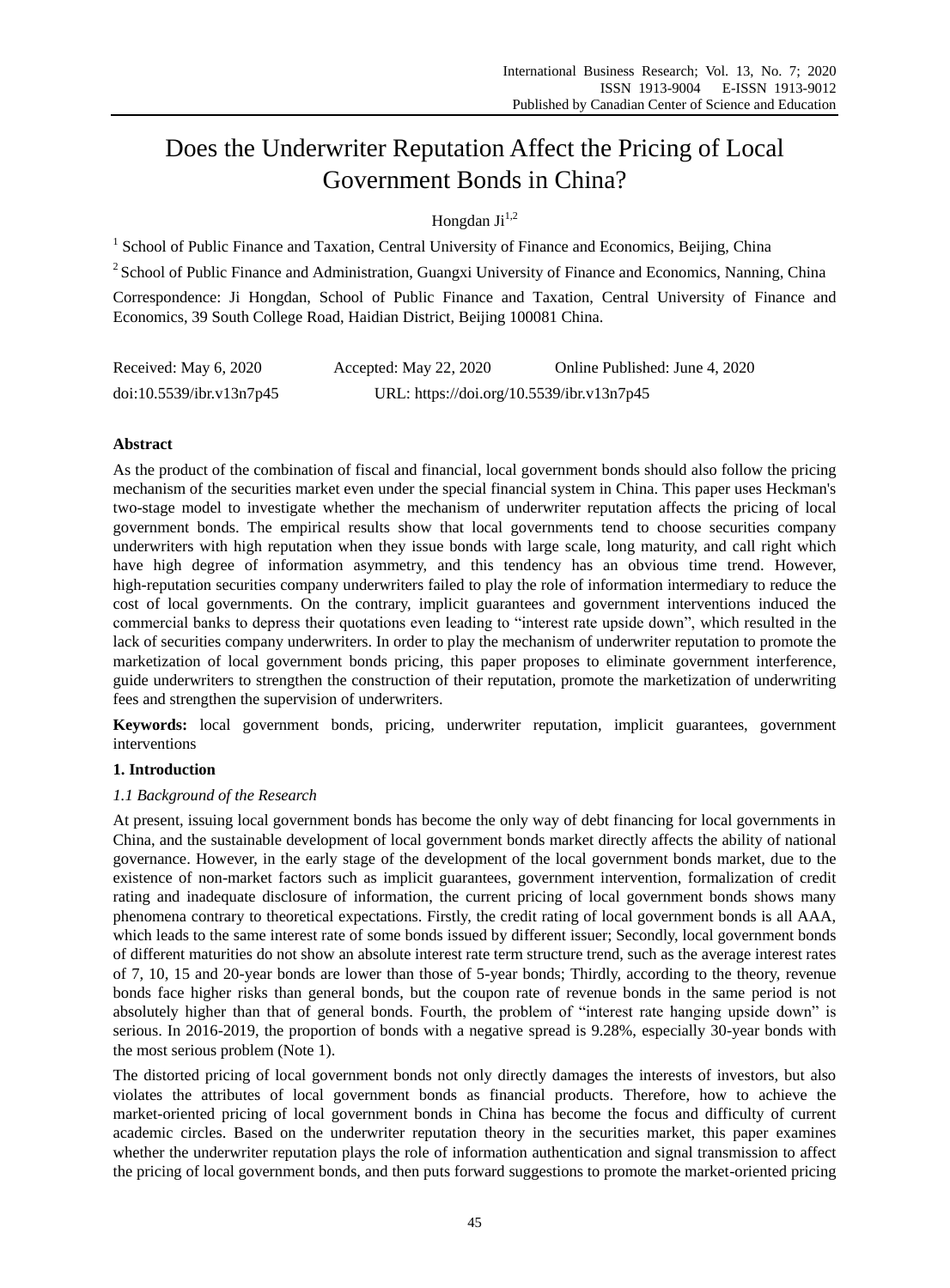from the perspective of underwriters.

#### *1.2 Main Contributions*

The main contributions of this paper are as follows: 1)Using foreign municipal bond theory and practical experience to investigate the role of underwriter reputation mechanism in the pricing process of local government bonds in China; 2)Using Heckman's two-stage model to overcome the endogenous selection bias of multiple linear regression model.

#### **2. Literature Review and Theoretical Hypotheses**

#### *2.1 Literature Review*

The underwriter reputation theory was first put forward by booth  $\&$  Smith (1986), that is, underwriters which have the function of information acquisition and authentication, are the information excavator and producer, and help to reduce the information asymmetry in the capital market and affect the price of securities. However, due to the potential conflict of interests between underwriters and investors, the opportunistic tendency of underwriters to maximize their interests will make the underwriters' certification information face the problem of credibility. Even if the underwriters do not have such opportunistic behavior, they will inevitably make "honest mistakes". In this case, the underwriter reputation becomes an important basis for investors to judge their "credibility"(Liu, Yin, & Yi, 2005). Therefore, the underwriter reputation theory holds that the better the underwriter reputation is, the higher its credibility is, and the more investors can agree with the securities price which is evaluated and certified by the underwriter. Chemmaunr & Fulghier (1994) further extended the ideas, and obtained the positive relationship between the quality of the IPO enterprise and the underwriter reputation by constructing a two-period dynamic game model (i.e. Chemmaunr-Fulghier model) .

A large number of theories and literature have proved that the underwriter with high reputation as an information intermediary can significantly reduce the information asymmetry and affect the price of securities. For example, the underwriter reputation is significantly related to the short-term and long-term performance of IPO, the initial and long-term performance of closed-end funds, the quality of corporate bonds, and the price of nonconvertible industrial bonds(Carter & Manaster, 1990; Carter, Dark, & Singh, 1998; Booth, 2004; Fang, 2005; Miller & Robert, 2000). With the increasing scale of municipal bonds, some scholars have also examined the role of underwriter reputation in the municipal bond market. Peng and Brucato (2004) argued that the municipal bond market faces more serious information asymmetry than the corporate bond market, and underwriters of high reputation can better carry out information dissemination activities based on their advantages, to reduce the financing cost of municipal bond. Similarly, Daniels and Vijayakumar (2007) proposed that issuers should choose high reputation underwriters to reduce financing costs. In particular, because the revenue bonds that rely on the repayment of project-specific proceeds face more serious information asymmetry than the general bonds, the revenue bonds that are issued on a large scale, with a lower credit rating, and by the agreement are more likely to employ underwriters of high reputation (Daniels & Ejara, 2009).

In China, due to excessive government regulation in the early stage, scholars did not realize the information intermediary role of underwriters in the securities market. With the securities market continuous improvement and development, the market-oriented pricing mechanism advocated has objectively accelerated the speed of information disclosure and information dissemination, making the underwriters' role of information authentication and signal transmission increasingly prominent. The conclusions of He, Zhou, and Lu (2016), Zhao and Sun (2016), Lin, Liu, and Zhao(2019) support the underwriter reputation mechanism in urban investment bonds, IPO under-pricing, corporate bonds, and other markets,respectively. However, there is no study on the role of underwriter reputation in the analysis of local government bonds pricing so far. These deficiencies are the starting point of this study and the problems to be solved.

#### *2.2 Research Hypotheses*

Although local government bonds is a way for local governments to raise financial funds, its essence is a financial product, which should follow the principle of market-oriented pricing, to realize the sustainable development of the local government bonds market. However, under the special political and financial system in China, whether the underwriter reputation can alleviate the information asymmetry of the local government bonds market and reduce the financing cost still needs further verification. According to the underwriter reputation theory and the conclusion of existing literature, hypothesis 1 and hypothesis 2 of this paper are proposed.

Hypothesis 1: The larger the issue scale, the longer the term, and the callable revenue bonds, the more serious the information asymmetry problem, so they are more inclined to choose underwriters with high reputation.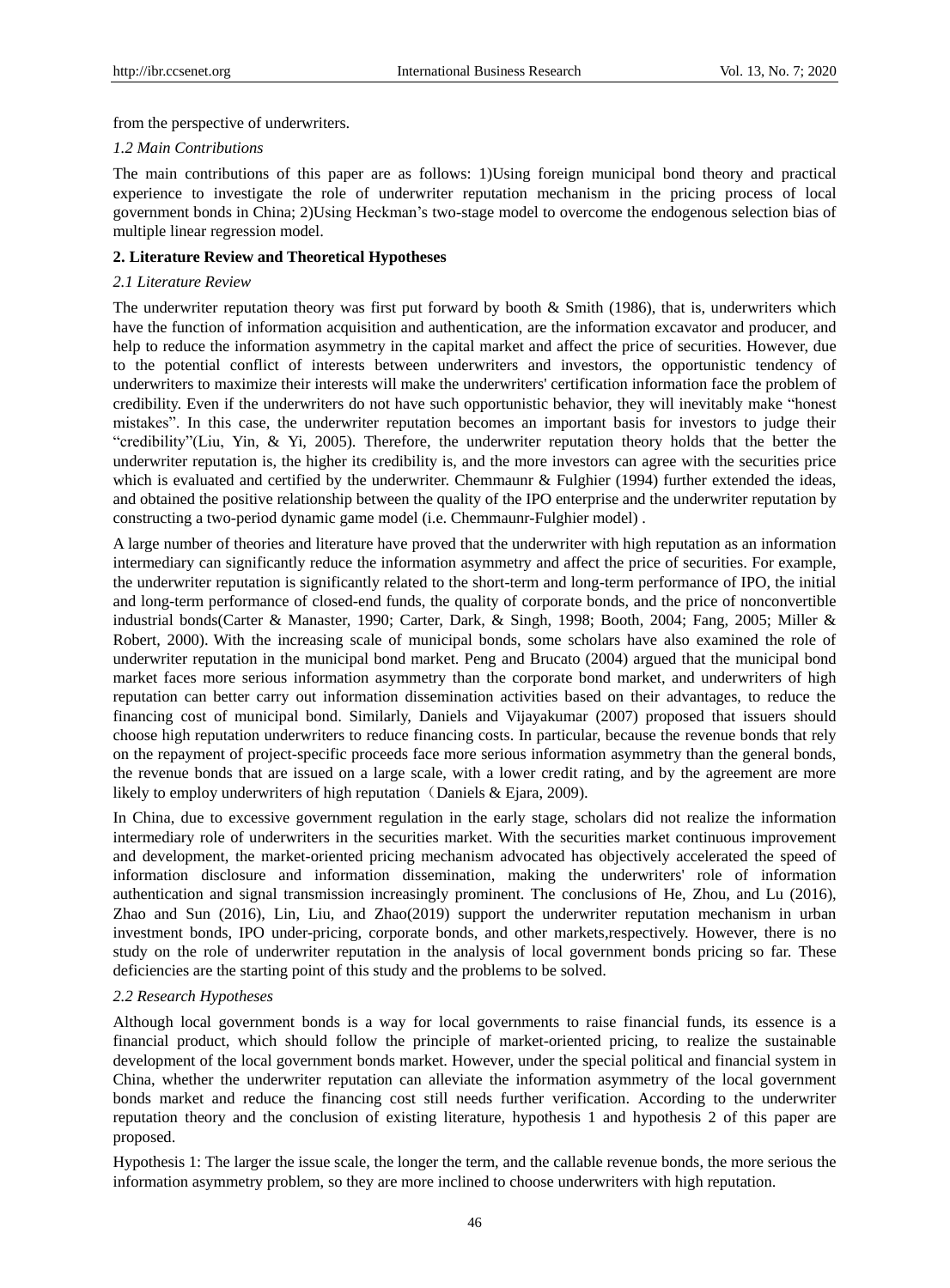Hypothesis 2:Under the control of other factors, underwriters with high reputation can alleviate the information asymmetry of the local government bonds market, and then significantly reduce the cost of local government bond financing.

#### **3. Research Design**

- *3.1 Variable Selection*
- 3.1.1 Dependent Variable

Combing the relevant literature of the influencing factors of municipal bond interest rate, it is found that the dependent variables are mainly divided into two categories: interest cost and issuance spread. Interest cost includes net interest cost (NIC) and real interest cost (TIC), which directly depicts financing cost. The issuance spread refers to the part of risk premium that investors bear to purchase municipal bonds. Generally, the yield of a treasury bond is regarded as the risk-free interest rate. Therefore, the issuance spread is equal to the coupon rate minus the maturity yield of treasury bonds with the same term on the issue date.

Considering that all the local government bonds in China are tax-free bonds, and the issuance cost is a fixed proportion of the issuance scale, and the issuance spread can better reflect the risk compensation for investors, therefore, this paper selects the issuance spread of local government bonds as the dependent variable.

#### 3.1.2 Independent Variables

The main explanatory variable of this paper is underwriter reputation, which is ranked according to the market share of underwriting local government bonds by market share ranking method (M-W)(Note 2). At present, the underwriters of local government bonds in China are mainly commercial banks, supplemented by securities company, with a strong color of government intervention. According to the research of Ba, Li and Zhang(2019), the phenomena that local government linking treasury cash management bidding with bond underwriting volume existed in the underwriting process of local government bonds. Local government has absolute pricing power because of its mastery of financial deposits and local resources (Wang & Fang, 2018), which makes commercial banks violate the market-oriented pricing mechanism and lower the bid. With the continuous improvement and development of local government bonds market in China, the number and share of securities companies participating in underwriting are increasing gradually, which fully shows that the monopoly of commercial banks has been broken in the underwriting process, and the financial intermediary role of securities companies has begun to play a role in it. Given the above considerations, this paper mainly examines the role of underwriter reputation of securities company. If there are top ten securities company underwriters among the leader underwriters, they are considered as underwriters with high reputation, which can theoretically alleviate the degree of information asymmetry and reduce the interest rate.

At the same time, to control the impact of other factors on local government bonds, following the idea that risk premium equals credit risk premium plus liquidity risk premium and market risk premium (Fisher, 1967), we also added indicators reflecting characteristics of the bond , ability of issuer, risk of market and other characteristics. However, since the credit rating of local government bonds is all AAA, which is not referential, and the rankings of local government credit quality issued by relevant research institutions are inconsistent, the impact of credit rating is not considered here alone. Besides, due to the overall downturn of the secondary market of the local government bonds, the impact of liquidity risk was not considered temporarily. The specific variable description is shown in Table 1.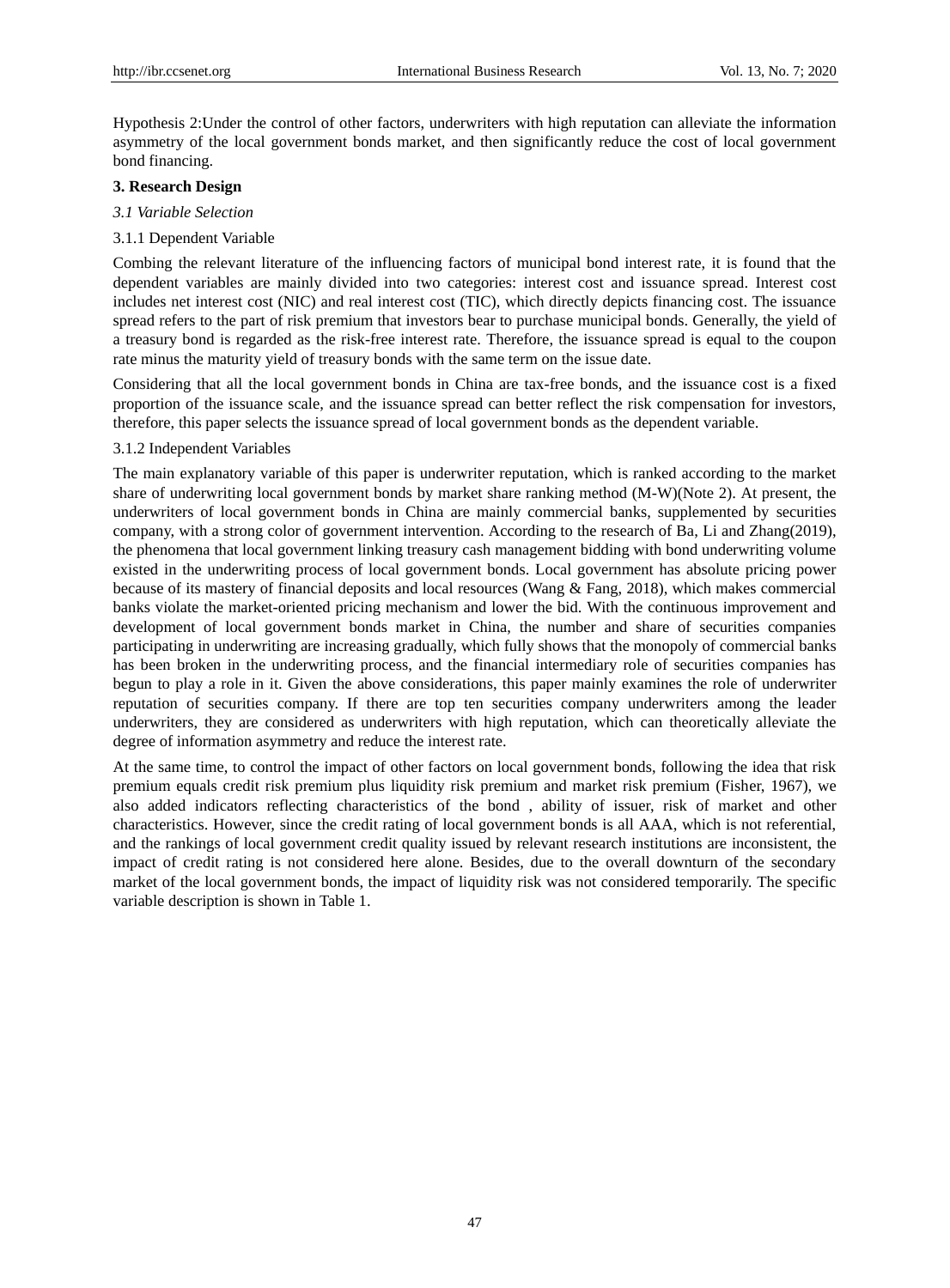| Variable Type                | Variable Name                         | Variable<br>Symbol | Variable Definition                                                                                                                              | Expected<br>Symbol |
|------------------------------|---------------------------------------|--------------------|--------------------------------------------------------------------------------------------------------------------------------------------------|--------------------|
| Dependent<br>Variable        | <b>Issuance Spread</b>                | Spread             | The difference between the coupon rate of bonds<br>issued and the maturity yield of treasury bonds with<br>the same term on the issuance date    |                    |
| Key Independent<br>Variables | Underwriter<br>Reputation             | Rep                | a dummy variable. If there are top ten underwriters of<br>securities companies among the lead underwriters, the<br>value is 1, otherwise it is 0 | $+/-$              |
| <b>Bond Variables</b>        | <b>Bond Scale</b>                     | Scale              | The size of bond issuance, take the logarithm                                                                                                    | $+/-$              |
|                              | <b>Issuance Term</b>                  | Mat                | Term of bond                                                                                                                                     | $^{+}$             |
|                              | <b>Bond</b> Type                      | Type               | a dummy variable, 1 for revenue bonds and 0 for<br>general bonds                                                                                 | $^{+}$             |
|                              | Call Right                            | Call               | a dummy variable,1 for revenue bonds and 0 for<br>general bonds                                                                                  | $^{+}$             |
|                              | Year of Issuance                      | Year19             | If the bonds issued in 2019, the value is 1, otherwise it<br>$is0$ .                                                                             |                    |
| <b>Issuer Variables</b>      | Financial<br>Self-Sufficiency<br>Rate | <b>Fis</b>         | Local general public budget revenue divided by<br>general public budget expenditure, lag 1 period                                                |                    |
|                              | Per Capita GDP                        | Gdp                | GDP Per capita, lag 1 period                                                                                                                     |                    |
|                              | Debt Rate                             | Deb                | Local year-end debt balance divided by GDP, lag 1<br>period                                                                                      | $^{+}$             |
|                              | <b>Investment Ratio</b>               | Inv                | Total investment in local fixed assets divided by GDP,<br>lag1 period                                                                            | $+/-$              |
| <b>Market Variables</b>      | Risk-free<br>Interest<br>Rate         | Rate               | Yield to maturity of one-year treasury bonds one<br>working day before the issuance date                                                         | $^{+}$             |
|                              | Shibor                                | Shi                | Shanghai interbank offered rate. Take the shibor of<br>one working day before the issuance date                                                  | $+$                |
|                              | <b>Inflation Rate</b>                 | Cpi                | Measured by the consumer price index of the month<br>before the issuance date                                                                    | $^{+}$             |

## Table 1. Variable Description

## *3.2 Model Selection*

#### 3.2.1 Heckman's Two-Stage Model

The main explanatory variable is the underwriter reputation, which is judged by whether there are the top ten securities companies among the leader underwriters. However, the choice of underwriters may not be an exogenous variable or even related to factors such as bond issuance size, issuance period, whether including rights or not. If OLS is used to estimate the impact of underwriter reputation on bond spreads, the regression coefficient will be biased. Therefore, to avoid endogenous selection bias (selectivity bias), Heckman's two-stage model (Heckman, 1979), which includes the underwriter selection equation and influencing factor equation of bond spread, is used for estimation based on Daniels et al (2007).

$$
\text{Re } p_i^* = \gamma' Z_i + \varepsilon_i \tag{1}
$$

$$
Spread_i = \beta \chi_i + \delta \operatorname{Re} p_i + \mu_i
$$
 (2)

Note. The first equation is a probit regression model, which is used to estimate the probability of whether the issuer chooses a high-reputation underwriter. Re  $p^*$  represents the unobservable potential earnings variable obtained by the selection of high-reputation underwriters; Re  $p_i$  is the observable underwriter selection; Z<sub>i</sub> is a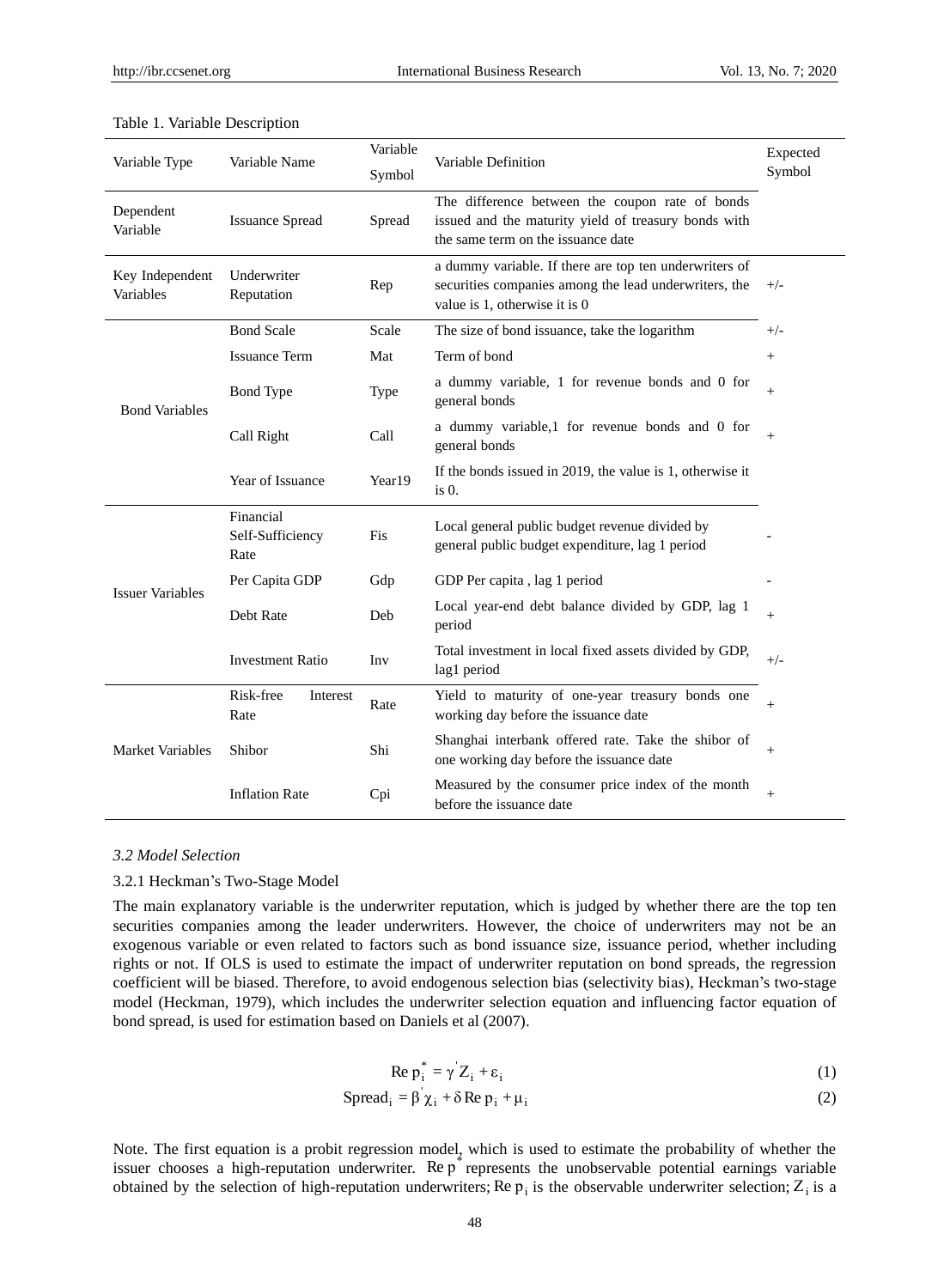$(4)$ 

group of variables that affect the underwriter selection; Re  $p_i = 1$  (if  $\text{Rep}_i > 0$ ), Re  $p_i = 0$  (otherwise).

The second equation is used to capture the relationship between bond spread and underwriter reputation, as well as other control variables.  $\chi_i$  is a set of exogenous variables,  $\varepsilon_i$  and  $\mu_i$  are disturbance terms of normal distribution.

Considering that the disturbance terms in the two equations are correlated, it will produce biased coefficients if the second regression equation directly uses OLS estimation. Therefore, the inverse mills ratio(namely IMR) obtained from probit regression is added to equation (2) to overcome the endogeneity, so that OLS regression can obtain the consistent parameter estimation.

According to the principle of Heckman's two-stage model, to avoid multicollinearity of OLS regression in the second stage, an index that affects underwriter selection but does not affect bond spread must be added to probit selection model in the first stage. Considering that the issuance year of bonds has no inevitable impact on bond pricing, but the proportion of securities companies as the leader underwriters increases significantly in 2019, so the dummy variable of the year is added in the first equation. Thus, the probit model and the multiple linear regression model are as follows :

$$
\text{Re } \mathbf{p}_i = \partial_0 + \beta_1 \text{Mat}_i + \beta_2 \text{Scale}_i + \beta_3 \text{Type}_i + \beta_4 \text{Call}_i + \beta_5 \text{Year19} + \mathbf{e}_i \tag{3}
$$

$$
\text{Spread}_{i} = \partial_1 + \beta_1 \text{Rep}_{i} + \beta_2 \text{Scale}_{i} + \beta_3 \text{Mat}_{i} + \beta_4 \text{Type}_{i} + \beta_5 \text{Call}_{i} + \beta_6 \text{Fis}_{i} + \beta_7 \text{Gdp}_{i}
$$

$$
a_{i} = \partial_{0} + p_{1} \text{Mat}_{i} + p_{2} \text{scale}_{i} + p_{3} \text{Type}_{i} + p_{4} \text{Can}_{i} + p_{5} \text{ rear19} + e_{i}
$$
\n
$$
a_{i} = \partial_{1} + \beta_{1} \text{Rep}_{i} + \beta_{2} \text{Scale}_{i} + \beta_{3} \text{Mat}_{i} + \beta_{4} \text{Type}_{i} + \beta_{5} \text{Call}_{i} + \beta_{6} \text{Fis}_{i} + \beta_{7} \text{Gdp}_{i}
$$
\n
$$
+ \beta_{8} \text{Deb}_{i} + \beta_{9} \text{Inv}_{i} + \beta_{10} \text{Rate}_{i} + \beta_{11} \text{Shi}_{i} + \beta_{12} \text{Cpi}_{i} + \beta_{13} \text{Im} \text{r}_{i} + \eta_{i}
$$
\n
$$
(4)
$$

As shown in Table 1, Rep<sub>i</sub> refers to the underwriter reputation value of bond i, and equals 1 or 0; Spread<sub>i</sub> is the spread between bond i and the corresponding treasury bonds; Similarly, the Mat<sub>i</sub>, Scale<sub>i</sub>, Type<sub>i</sub> and Call<sub>i</sub> are characteristics index of bond i; Fis<sub>i</sub>, Gdp<sub>i</sub>, Deb<sub>i</sub> and Inv<sub>i</sub> are fiscal and economic index of corresponding issuer of bond i; Rate<sub>i</sub>, Sh<sub>i</sub> and Cpi<sub>i</sub> are market index of corresponding period of bond i. In addition, Imr<sub>i</sub> is equal to the probability density function of the standard normal distribution divided by the cumulative distribution function obtained by equation (3);  $e_i$  and  $\eta_i$  are disturbance terms of equation (3) and equation (4), respectively.

## 3.2.2 Sample Selection and Data Source

Before 2018, the leader underwriters of local government bonds are all commercial banks, which have a strong nature of bank monopoly, so it is impossible to examine the information authentication and signal transmission role of securities underwriters in underwriting business, so the sample selected in this paper is local government bonds issued in 2018-2019. In addition, the following samples are carried out: (a) Because the financial and economic conditions of Shenzhen, Dalian, Qingdao, Ningbo, Xiamen and Xinjiang Construction Corps are quite different from those of the provinces, which are not comparable, the bond samples issued by them are excluded; (b) due to the lack of some data of Tibet Autonomous Region, the bond samples issued by them are excluded. Finally, 1702 samples were obtained.

The spread of local government bonds is obtained by subtracting the maturity yield of treasury bonds with the same term on the issue date published by China bond information network from the Coupon rate on the issuance date; The data of underwriter reputation is calculated by the underwriting shares of local government bonds based on WIND database; The characteristic data of local government bonds is derived from WIND database, and the repeated number of cross-market transactions is eliminated; The data of per capita GDP, debt ratio, financial self-sufficiency ratio and investment ratio are sorted out according to the data of WING database, considering that the local government's borrowing behavior is mainly based on the financial and economic situation of the previous year, and in order to reduce multicollinearity problems, these variables all lag one period; The Shibor data (overnight) come from WIND database, and uses Excel to match Shibor corresponding to bond issue date; CPI data comes from RESSET financial research database. In addition, to avoid the influence of outliers, all continuous variables are winsored with 1% and 99% quantiles.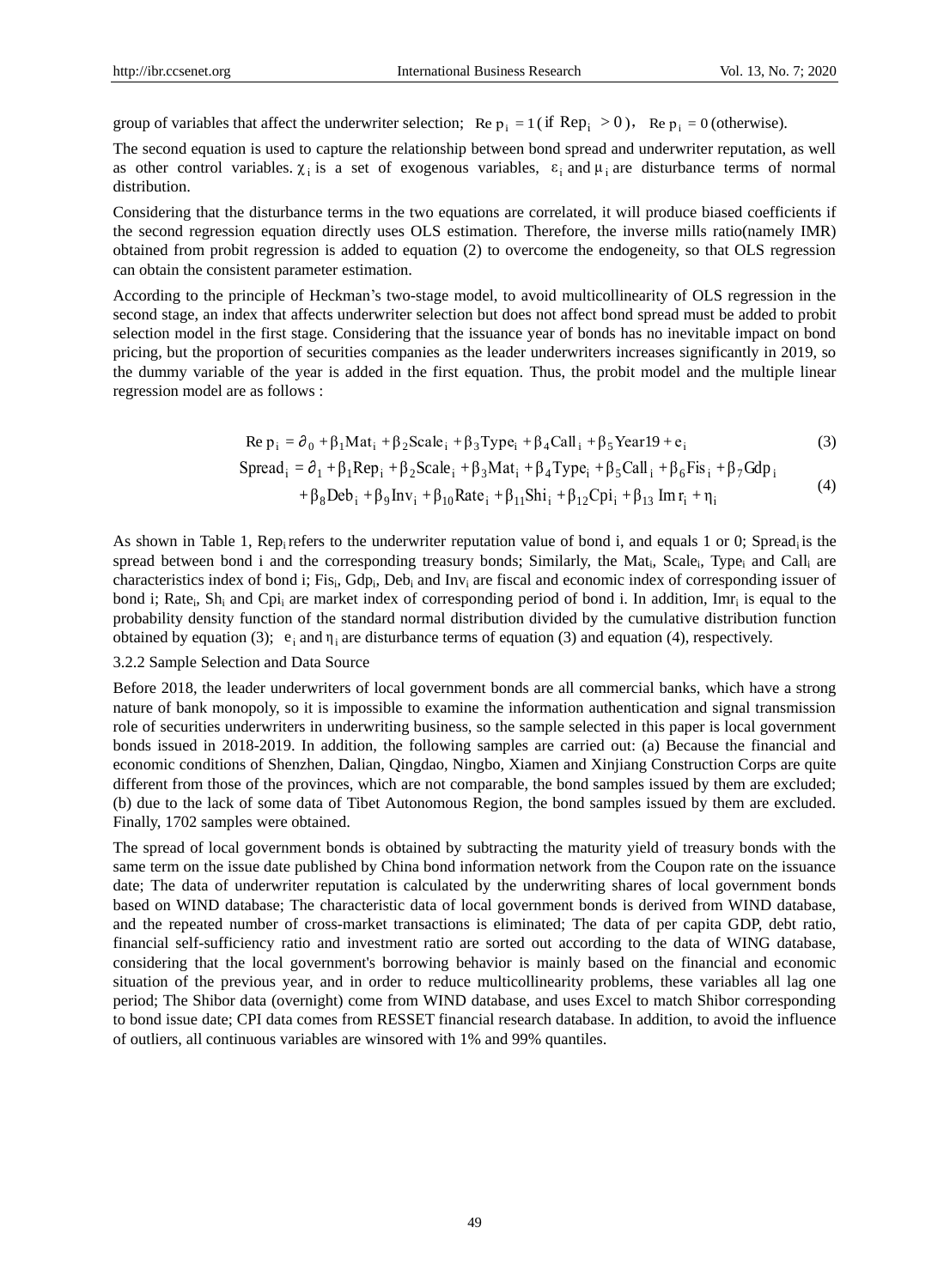#### **4. Empirical Results and Analysis**

#### *4.1 Univariate Analysis*

Table 2. Descriptive statistics of variables

| Variables                               | Number     | Average    | Standard  | Minimum        | Maximal |
|-----------------------------------------|------------|------------|-----------|----------------|---------|
|                                         | of Samples | Value      | Deviation | Value          | Value   |
| <b>Full Sample</b>                      |            |            |           |                |         |
| Spread                                  | 1702       | 33.115     | 24.593    | $-41.26$       | 98.41   |
| Type                                    | 1702       | 0.703      | 0.457     | 0              |         |
| Maturity                                | 1702       | 8.361      | 5.884     | 2              | 30      |
| Call                                    | 1702       | 0.016      | 0.125     | $\theta$       | 1       |
| Scale                                   | 1702       | 3.065      | 1.389     | $-0.511$       | 5.684   |
| Year 2019                               | 1702       | 0.582      | 0.493     | 0              |         |
| <b>Underwriter Reputation</b>           | 1702       | 0.304      | 0.46      | 0              |         |
| Samples of High-Reputation Underwriters |            |            |           |                |         |
| Spread                                  | 517        | 32.313     | 25.06     | $-41.26$       | 98.41   |
| Type                                    | 517        | 0.683      | 0.466     | 0              |         |
| Maturity                                | 517        | 8.954***   | 6.491     | 2              | 30      |
| Call                                    | 517        | $0.037***$ | 0.188     | $\theta$       |         |
| Scale                                   | 517        | $3.175**$  | 1.361     | $-0.511$       | 5.684   |
| Year 2019                               | 517        | $0.632***$ | 0.483     | 0              |         |
| Other Samples                           |            |            |           |                |         |
| Spread                                  | 1185       | 33.465     | 24.389    | $-41.26$       | 98.41   |
| Type                                    | 1185       | 0.711      | 0.453     | 0              |         |
| Maturity                                | 1185       | 8.103      | 5.582     | $\overline{c}$ | 30      |
| Call                                    | 1185       | 0.007      | 0.082     | $\theta$       |         |
| Scale                                   | 1185       | 3.017      | 1.399     | $-0.511$       | 5.684   |
| Year 2019                               | 1185       | 0.56       | 0.497     | 0              |         |

Note. Because the key explanatory variable of this paper is underwriter reputation, and the first stage model is underwriter selection, which is mainly related to bond characteristic variables, so we do not launch a detailed statistical description here, but compare the differences between the samples of high-reputation underwriter and other samples through univariate analysis.

It can be found from table 2 that the average spread of the high-reputation underwriters is slightly less than that of other samples, but not significant; The mean value of high-reputation underwriters of the maturity, call, scale and year 2019 are all greater than other samples, and are significant at 1% and 5% confidence levels, respectively. It can be concluded initially that bonds with long term, large scale, and right are more likely to choose high-reputation underwriters, which suggests that there will be obvious endogenous problems in the general OLS regression. In addition, whether or not to choose underwriters with high reputation also has significant differences in the year of issuance. The above univariate analysis results preliminarily support hypothesis 1, but whether high-reputation underwriters can alleviate the information asymmetry and significantly reduce the spread of bonds still need further verification.

#### *4.2 Empirical Test Results*

Table 3 shows the results of the probit model of equation (3), which examined the factors affecting the probability of underwriter selection in the process of local government bonds issuance. The regression results are consistent with Daniels et al (2007) and others. The characteristics of large scale, long term, including redemption rights which expand information asymmetry make issuers prefer to choose high -reputation securities company underwriters. In addition, the coefficient of bond type is negative but not significant, which is inconsistent with the conclusion of Peng (2004) and others that high reputation underwriters should be selected to convey reliable information to investors due to the high degree of information asymmetry of revenue bonds, reflecting that the market participants haven't fully realized the essential difference between revenue bonds and general bonds at present.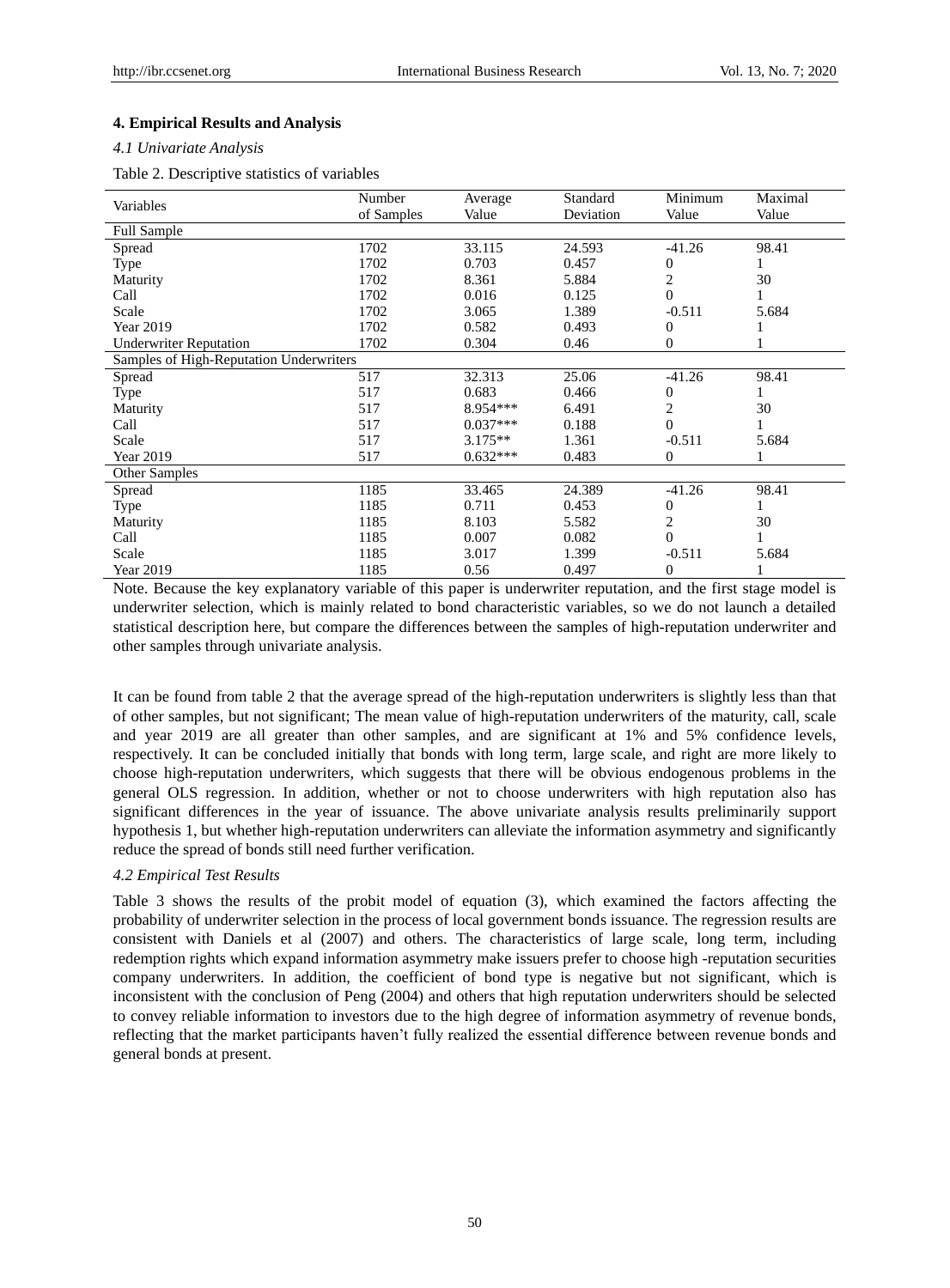| Variables                | Coefficient | Z value |
|--------------------------|-------------|---------|
| Scale                    | $0.054**$   | 2.09    |
| Maturity                 | $0.014**$   | 2.46    |
| Call                     | $1.07***$   | 4.22    |
| Type                     | $-0.098$    | $-1.26$ |
| Year 2019                | $0.13*$     | 1.91    |
| Constant                 | $-0.83***$  | $-6.46$ |
| Pseudo R <sub>2</sub>    | 0.02        |         |
| <b>Forecast Accuracy</b> | 70.21%      |         |
| Number of Samples        | 1702        |         |

| Table 3. Regression Results of Probit Model |  |  |
|---------------------------------------------|--|--|
|---------------------------------------------|--|--|

*Note*.\* \* \*, \* \*, \* mean significant at 1%, 5%, 10% level respectively.

Table 4 shows the results of multiple linear regression of the second stage. Through the heteroscedasticity test of the model, the results reject the hypothesis of the same variance, so the robust standard error is used in the regression process, and there is no obvious multicollinearity problem in the model. Column (1) of Table 4 reports the effect of underwriter reputation and bond characteristics on spreads, and the coefficient of underwriter reputation is not significant. Column (2) and column (3) added variables of issuer characteristics and market risk respectively, and the regression coefficient of underwriter reputation was still not significant. This shows that the overall level of marketization of local government bonds in China is low, and the high-reputation securities company underwriters do not play the role of information authentication and signal transmission, so they can not reduce the financing cost of local government by following the rules of the capital market.

At the same time, the issuance scale, call right, inflation rate are significantly positively correlated with bond spread, while the local per capita GDP is significantly negative correlated with bond spread, which is in line with the theoretical expectations. However, the regression results of issuance maturity, bond type, financial self-sufficiency rate, debt rate, risk-free interest rate, Shibor, and other variables are inconsistent with existed research(Wang & Fang, 2018; He, 2018; Liu, 2018). This result not only directly shows that the current pricing results of local government bonds in China are far from the theoretical expectations, but also further reflects the phenomenon of non-market pricing of local government bonds(Wang, 2018; Ba et al., 2019).

| Spread                              | (1)         | (2)         | (3)         |  |
|-------------------------------------|-------------|-------------|-------------|--|
| <b>Underwriter Reputation (Rep)</b> | 0.80        | $-0.09$     | $-0.43$     |  |
|                                     | (0.71)      | $(-0.01)$   | $(-0.38)$   |  |
| <b>Type</b>                         | $-12.23***$ | $-10.30***$ | $-10.32***$ |  |
|                                     | $(-8.35)$   | $(-6.87)$   | $(-5.51)$   |  |
|                                     | $-1.07***$  | $-1.25***$  | $-1.32***$  |  |
| Maturity                            | $(-6.15)$   | $(-7.10)$   | $(-5.79)$   |  |
| Call                                | 43.64***    | $37.08***$  | 35.48***    |  |
|                                     | (4.97)      | (4.23)      | (2.72)      |  |
|                                     | $3.02***$   | $2.91***$   | 2.94***     |  |
| Scale                               | (5.72)      | (5.48)      | (3.63)      |  |
|                                     |             | $-0.94***$  | $-1.06***$  |  |
| Per Capita GDP                      |             | $(-3.53)$   | $(-3.98)$   |  |
|                                     |             | $-1.12$     | $-1.40$     |  |
| Financial Self-Sufficiency Rate     |             | $(-0.35)$   | $(-0.49)$   |  |
|                                     |             | 3.26        | 3.03        |  |
| <b>Investment Ratio</b>             |             | (1.31)      | (1.22)      |  |
|                                     |             | 0.22        | 0.20        |  |
| Debt Ratio                          |             | (1.10)      | (1.03)      |  |
|                                     |             |             | $2.86**$    |  |
| <b>Inflation Rate</b>               |             |             | (2.52)      |  |
|                                     |             |             | $-4.58***$  |  |
| Shibor                              |             |             | $(-3.49)$   |  |
|                                     |             |             | 3.50        |  |
| <b>Risk-Free Rate</b>               |             |             | (0.97)      |  |
|                                     | 72.72***    | $61.16***$  | $61.07***$  |  |
| Inverse Mills ratio (IMR)           | (6.78)      | (5.63)      | (3.47)      |  |
| Number of samples                   | 1702        | 1702        | 1702        |  |
| Adjusted R <sub>2</sub>             | 0.285       | 0.307       | 0.318       |  |

Table 4. Results of Multiple Linear Regression in the Second Stage

() are robust t value, \* \* \*, \* \*, \* mean significant at 1%, 5%, 10% ,respectively.The coefficients of IMR are significant at the 1% confidence level, indicating that the model overcomes the endogenous selection bias.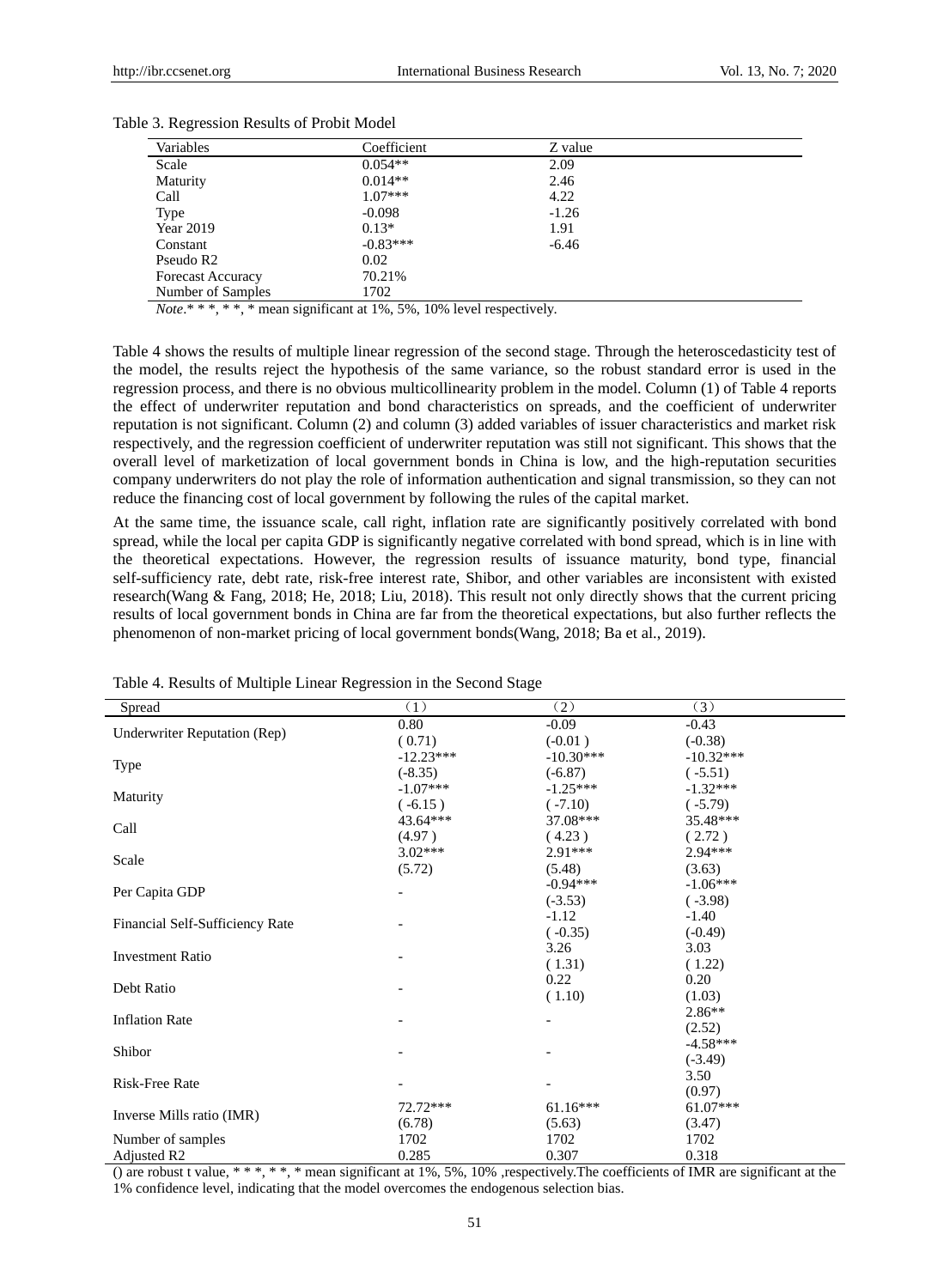#### *4.3 Robustness Test*

This paper makes the following robustness tests: (1) To more intuitively reflect the influence of underwriter reputation on the financing cost of local government bonds, the paper takes the coupon rate at the time of issuance as the dependent variable, and the definition of underwriter reputation and other explanatory variables are consistent with the benchmark regression; (2) To make the variable of underwriter reputation more authoritative, the securities companies rated AA in the classification results of securities companies published by China Securities Regulatory Commission(CSRC) in 2018 and 2019 will be regarded as high-reputation underwriters (Note 3). If there are AA level securities company underwriters in the main underwriters of local government bonds, the dummy variable of underwriter reputation equals 1, otherwise 0, and other variables remain unchanged. In the two robustness tests, except for the change of some indexes, the regression results are consistent with the benchmark regression. Whether the explained variable is changed to the coupon rate or the definition of underwriter reputation is changed, the underwriter with high reputation does not significantly reduce the financing cost of local government bonds. That is to say, the underwriter reputation mechanism didn't play the role of information identification and signal transmission. Due to the length of the article, the results of the robustness test are not reported here.

#### **5. The Deep Mechanism of the Ineffectiveness of Underwriter Reputation Mechanism**

#### *5.1 Implicit Guarantee*

Although the central government in China has clearly put forward the principle of no assistance to local governments, but the theory holds that the central government pursuing the maximization of social welfare has a strong motivation to help local governments when they are on the brink of bankruptcy, to avoid causing greater political costs (Persson &Tabellini, 1996; Bordegnon et al, 2001)). Therefore, the expectation of the central government inevitably forms the implicit guarantee to the local government's debt. Under the recognition of "rigid payment" of local governments debt, investors not only form the illusion that the sub-sovereign credit of local government equals to the national sovereign credit, but also mistakenly equate the credit of local government bonds with the issuer's credit, so that the interest rate of local government bonds is close to the interest rate of treasury bonds.

### *5.2 Government Intervention*

To minimize the cost of debt financing, local governments use their financial resources to intervene in the issuance and pricing of local government bonds. In detail, some provinces have linked the underwriting volume of local government bonds with the scalar amount of the treasury cash fixed deposits, which makes commercial banks compete to lower the bid price to obtain more financial special accounts, financial deposits and other resources, leading to the distortion of local government bonds prices.

#### *5.3 The Low Level of Marketization Leads to the Lack of Securities Companies*

Under the dual effects of implicit guarantee and government intervention, the local government bonds present non-market pricing results, which not only deprives the securities companies of the qualification as the lead underwriter, but also hinders the effectiveness of the securities companies in performing the information intermediary function. On the one hand, local governments and commercial banks have become "conspiracy" under the natural motivation of cooperation. In the process of public bidding for local government bonds, the bidding price determined by most securities companies according to the principle of market-oriented pricing is higher than that determined by the collusion game between local governments and commercial banks, resulting in the characteristics of bank monopoly in the underwriting business of local government bonds in a certain period, and depriving the securities companies of the qualification as the lead underwriters. On the other hand, the implicit guarantee factors of the central government cover up the real credit quality and default risk of local government bonds, then increase the difficulty of obtaining effective information. In addition, lower yield can not drive securities companies to implement necessary due diligence, information disclosure, and other intermediary activities.

In short, as the Figure 1 shows, the implicit guarantee from the central government and the government intervention from the local governments to the commercial banks have hindered the market-oriented issuance and pricing process of the local government bonds, which objectively restricted the securities companies from participating in the leader underwriting business of the local government bonds. At the same time, securities companies are not enthusiastic to underwrite local government bonds driven by the subjective interests. Therefore, the underwriter reputation mechanism in the capital market can not play the role of information intermediary in the local government bonds market in China.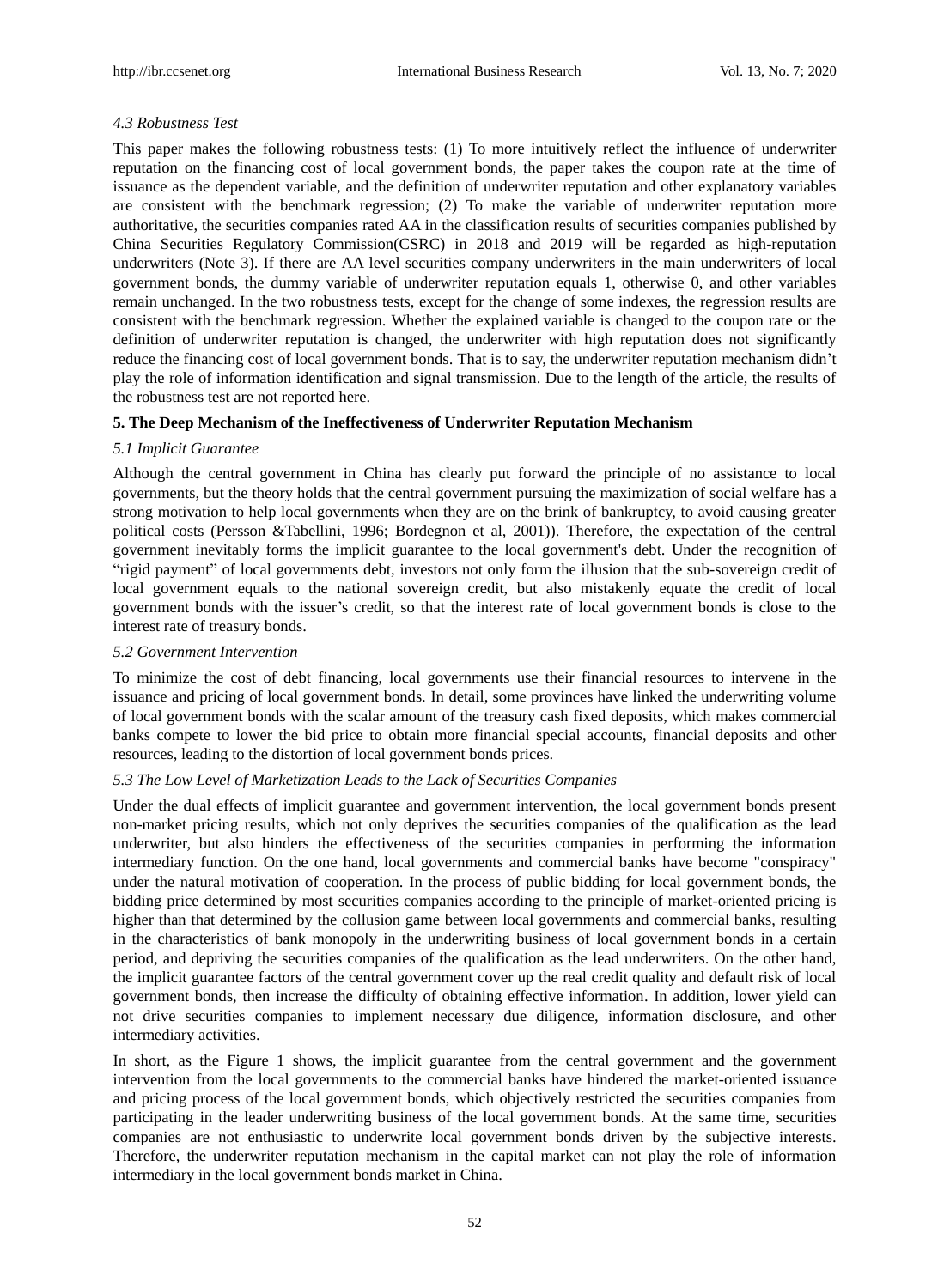

Figure 1. The Deep Mechanism of the Ineffectiveness

#### **6. Conclusions and Recommendations**

#### *6.1 Conclusions*

Based on the distorted pricing of local government bonds in China, this paper introduces the underwriter reputation mechanism in the securities market to investigate whether the high-reputation underwriters play the role of information authentication and signal transmission to reduce the financing cost of local government bonds. To overcome the endogenous selection bias that may exist in the multiple linear regression model, the Heckman's two-stage model is used to make a specific estimation. The results of benchmark regression and robustness test show that the bonds with large scale, long term, and call right which have high degree of information asymmetry are more inclined to choose securities company underwriters with high reputation. Meanwhile, the trend is more obvious in 2019, reflecting that local governments gradually pay more attention to the information intermediary role of underwriter reputation. But at present, due to the subjective and objective factors such as implicit guarantees, government interventions, and insufficient participation of securities companies, the high-reputation securities company underwriters fail to effectively play the reputation mechanism and significantly reduce the financing cost of local governments. Instead, the government interventions induce commercial banks to lower their quotations or even forming "interest rate hanging upside down". Although the behavior of lowering interest rate greatly reduces the financing cost of local government, it violates the regular of price discovery in the securities market, which will lead to the future trouble of "bad currency expelling good currency" in the long run. To promote the sustainable development of the local government bonds market in China, the underwriter reputation mechanism should be shaped. Only by playing the role of the information authentication and signal transmission of high-reputation securities company, can the market-oriented pricing of local government bonds be promoted by alleviating the information asymmetry between investors and issuers.

#### *6.2 Suggestions on Shaping the Underwriter Reputation Mechanism in China's Local Government Bonds Market*

In view of the non market pricing problem exacerbated by the lack of underwriter reputation mechanism caused by various subjective and objective factors in the initial stage of local government bonds in China, combined with the experience of other municipal bonds market and the securities market in China, this paper puts forward the following suggestions: 1)By eliminating government interventions and breaking the "conspiracy" between commercial banks and local governments, realize the benign competition between securities company and commercial banks; 2)The CSRC must implement the underwriting of securities company in local government bonds as a part of the classified evaluation of securities company, and guide the securities company to strengthen construction of their own reputation; 3)Try to release the limit range of underwriting fee and establish a free-floating system of underwriting fee; 4)The relevant departments should strengthen the supervision and restriction on the underwriters to avoid illegal and dishonest behaviors, so as to promote the formation of the underwriter reputation mechanism in local government bonds market in China.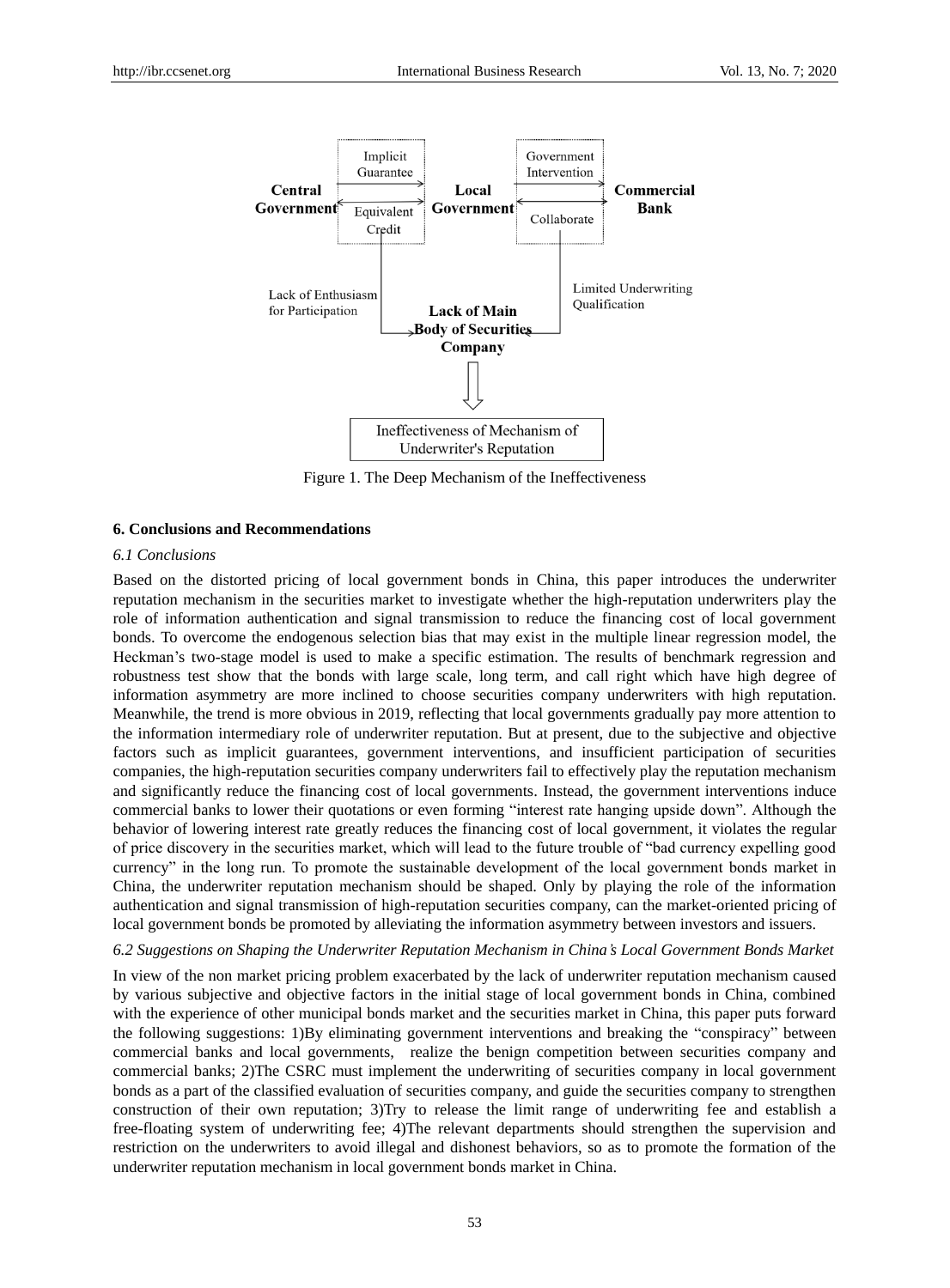#### **References**

- Ba, S. S., Li, Y. X., & Zhang, B. (2019). A study on the influencing factors of local government bonds pricing—based on the perspective of the relationship between bank and government. *Studies of International Finance*, *7,* 76-86.
- Booth, J. R., & Smith, R. I. (1986). Capital raising, underwriting, and the certification hypothesis. *Journal of Financial Economics*, *15,* 261-281. https://doi.org/10.1016/0304-405X(86)90057-7
- Booth, L. C. (2004). Underwriter reputation and aftermarket performance of closed-end funds. *Journal of Financial Research, 27,* 539-557. https://doi.org/10.1111/j.1475-6803.2004.00107.x
- Carter, R. B., Dark, F. H., & Singh, A. K. (1998). Underwriter reputation, initial returns, and the long-run performance of IPO stocks. *The Journal of Finance*, *53,* 285-311. https://doi.org/10.1111/0022-1082.104624
- Carter, R., & Manaster, S. (1990). Initial public offerings and underwriter reputation. *The Journal of Finance*, *45,*  1045-1067. https://doi.org/10.1111/j.1540-6261.1990.tb02426\_3.x
- Chemmanur, T. J., & Fulghieri, P. (1994). Investment bank reputation, information production, and financial intermediation. *The Journal of Finance*, *49,* 57-79. https://doi.org/10.2307/2329135
- Daniels, K. N., & Ejara, D. D. (2009). Impact of information asymmetry on municipal bond yields: an empirical analysis. *American Journal of Economics & Business Administration*, *1,* 11-20.
- Daniels, K. N., & Vijayakumar, J. (2007). Does underwriter reputation matter in the municipal bond market? *Journal of Economics and Business, 59,* 500-519. https://doi.org/10.1016/j.jeconbus.2006.09.002
- Fang, L. H. (2005). Investment bank reputation and the price and quality of underwriting services. *The Journal of Finance*, *60,* 2729-2761. https://doi.org/10.1111/j.1540-6261.2005.00815.x
- He, D. (2018). An analysis of influential factors of credit price gap of municipal bonds in China. *Journal of Hehai University (Philosophy and Social Sciences)*, *2,* 83-92. https://doi.org/10.3876/j.issn.1671-4970.2018.01.013
- He, Z. G., Zhou, Q., & Lu, Y. W. (2016). An analysis of the impact of financial certification on bond financing costs—taking China's Urban Investment Bonds as an example. *Securities Market Herald*, *2,* 63-71. https://doi.org/CNKI:SUN:ZQDB.0.2016-02-010
- Heckman, J. (1979). Sample selection bias as a specification error. *Econometrica*, *47,* 153-161.
- Lin, W. F., Liu, Y. F., & Zhao, Z. K. (2019). Underwriter rating and bond credit spread—empirical evidence from the "securities company classification supervision regulations"*. China Industrial Economics*, *1,* 174-192. https://doi.org/10.19581/j.cnki.ciejournal.2019.01.010
- Liu, J. (2018). The Research on the local government project revenue bond.China Academy of Fiscal Sciences, 1-56. https://doi.org/CNKI:CDMD:2.1018.162985
- Liu, J. H., Yin, B. C., & Yi, X. J. (2005). An empirical analysis of the relationship between security underwriter reputation and IPO firm's quality in China. *Finance & Trade Economics*, *3,* 9-16. https://doi.org/CNKI:SUN:CMJJ.0.2005-03-003
- Miller, L., & Robert, E. (2000). Investment bank reputation and the underwriting of nonconvertible debt. *Financial Management*, *29*, 21-34. https://doi.org/10.2307/3666283
- Peng, J., & Brucato, P. (2004). An empirical analysis of market and institutional mechanisms for alleviating information asymmetry in the municipal bond market. *Journal of Economics and Finance*, *28,* 226-238. https://doi.org/10.1007/BF02761613
- Wang, M., & Fang, Z. (2018). The influencing factors of issuance cost on local government bonds in China—an empirical analysis of 3194 bonds in 2015-2017. *Public Finance Research*, *12,* 35-47. https://doi.org/CNKI:SUN:CZYJ.0.2018-12-004
- Wang, Z. G. (2018).Government intervention and "interest rate hanging upside down" in the issuance of local government bonds. *Management Wold, 18,* 25-35. https://doi.org/CNKI:SUN:GLSJ.0.2018-11-004
- Zhao, Y., & Sun, W. C. (2016). Underwriter reputation, institutional shareholdings, and IPO underpricing. *Economic Management*, *12,* 112-131. https://doi.org/CNKI:SUN:JJGU.0.2016-12-012